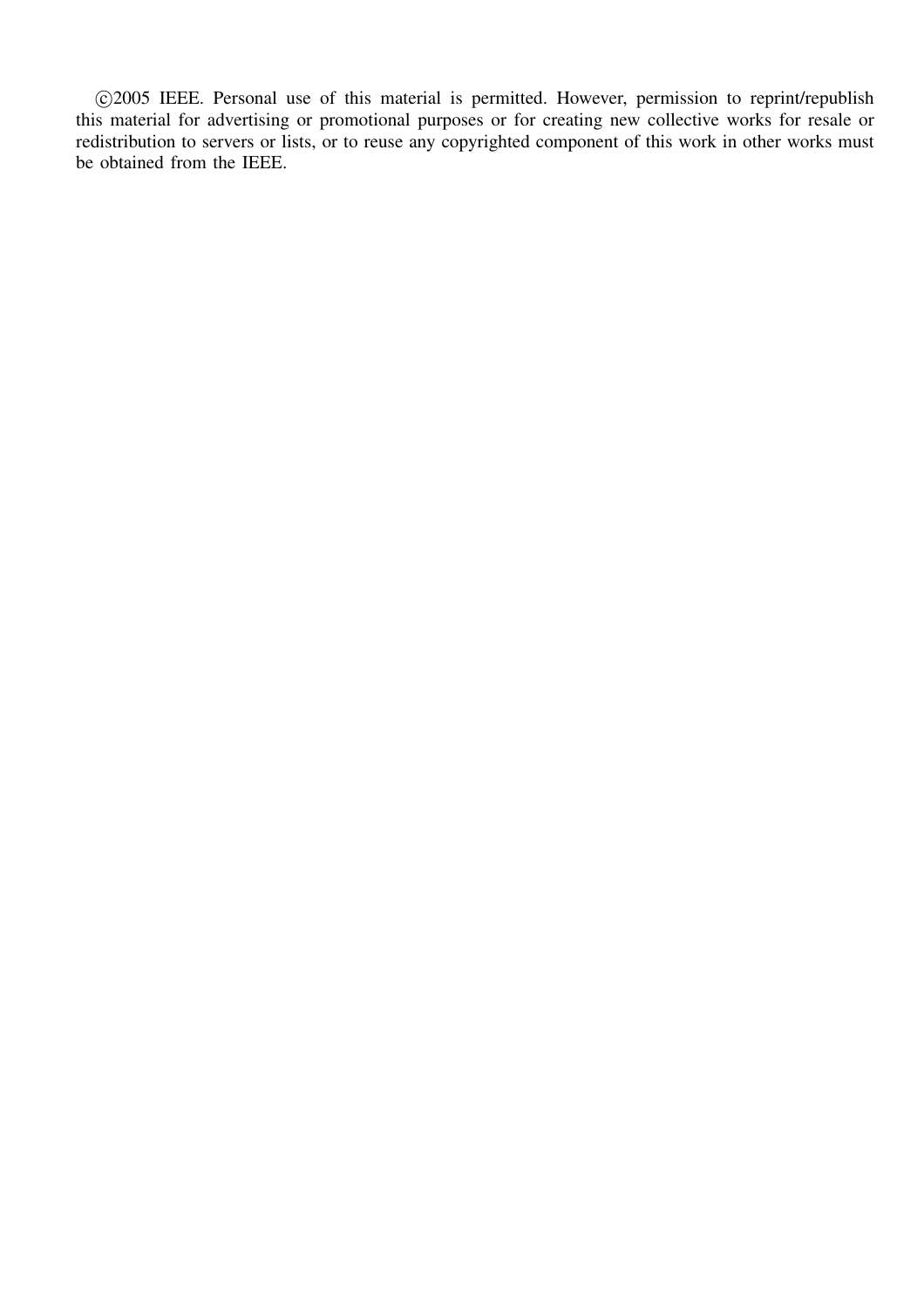# **Introducing Probability within State Class Analysis of Dense-Time-Dependent Systems**

G.Bucci, R.Piovosi, L.Sassoli, E.Vicario

# **Abstract**

*Several techniques have been proposed for symbolic enumeration and analysis of the state space of reactive systems with non-deterministic temporal parameters taking values within a dense domain. In a large part of these techniques, the state space is covered by collecting states within equivalence classes each comprised of a discrete logical location and a dense variety of clock valuations encoded as a Difference Bounds Matrix (DBM). The reachability relation among such classes enables qualitative verification of properties pertaining the ordering of events along critical runs and the satisfaction of stimulus/response deadlines. However, up to now, no results have been proposed which extend state class enumeration so as to combine the verification of the possibility of critical behaviors with a quantitative evaluation of their probability.*

*In this paper, we extend the concept of equivalence classes based on DBM encoding with a density function which provides a measure for the probability associated with individual states collected in the class itself. To this end, we extend the formalism of Time Petri Nets by associating the static firing interval of each transition with a probability density function. We then expound how this probabilistic information determines a probability for the states collected within a class and how this probability evolves in the enumeration of the reachability relation among state classes. This opens the way to characterizing the* possibility *of critical behaviors with a quantitative measure of* probability*.*

# **1 Introduction**

Development of reactive and time-dependent systems jointly addresses requirements pertaining ordered sequencing of events, stimulus-response timeliness, and efficient resource usage [21] [31] [29]. Despite this demand raised by the application domain, modeling and analysis techniques for correctness verification and for performance/dependability evaluation have been separately addressed in different timed variants of Petri Nets [13].

On the one hand, in the context of performance and dependability evaluation, stochastic Petri Nets associate timed transitions with a stochastic delay characterized through an exponential density function [26] [1]. This enables Markovian analysis and permits automated derivation of effective performance and dependability indexes [17]. As a major drawback, the unbounded support of the exponential distribution does not permit the modeler to represent implicit precedences induced by finite timing constraints (e.g. timeouts).

Several extensions of stochastic Petri Nets have been developed to encompass bounded delays and to partially overcome the limits of exponential timing[9][20]. However, the application of these techniques imposes various restrictions which exclude models allowing multiple concurrent non-exponential clocks [2] [15] [16] [11], or models where timing constraints are essential to keep the set of reachable markings finite [27] [10].

On the other hand, in the context of correctness verification of real time systems, a number of analysis techniques have been proposed for models such as Timed Automata and Time Petri Nets which include non-deterministic temporal parameters taking values within (possibly finite) dense intervals [4][6] [18][7][32]. For this kind of models, the timed state space is covered through the enumeration of a discrete reachability relation among state classes, each comprised of a discrete logical location and a time domain collecting a dense variety of timings. In particular, a wide literature has been developed upon state classes where time domains are encoded as difference bounds matrixes (DBM) [3] [8] [7] [19] [5]. Enumeration and analysis of the reachability relation among such state classes opens the way to the solution of a number of relevant problems, such as the reachability of a given logical location, the feasibility of a run satisfying given constraints on the logical sequencing of events and on their quantitative timing, the evaluation of a tight bound on the minimum and maximum time that can elapse between any two events along a symbolic run [7] [6] [24] [32].

However, these techniques do not permit the characterization of feasible behaviors with a measure of probability,

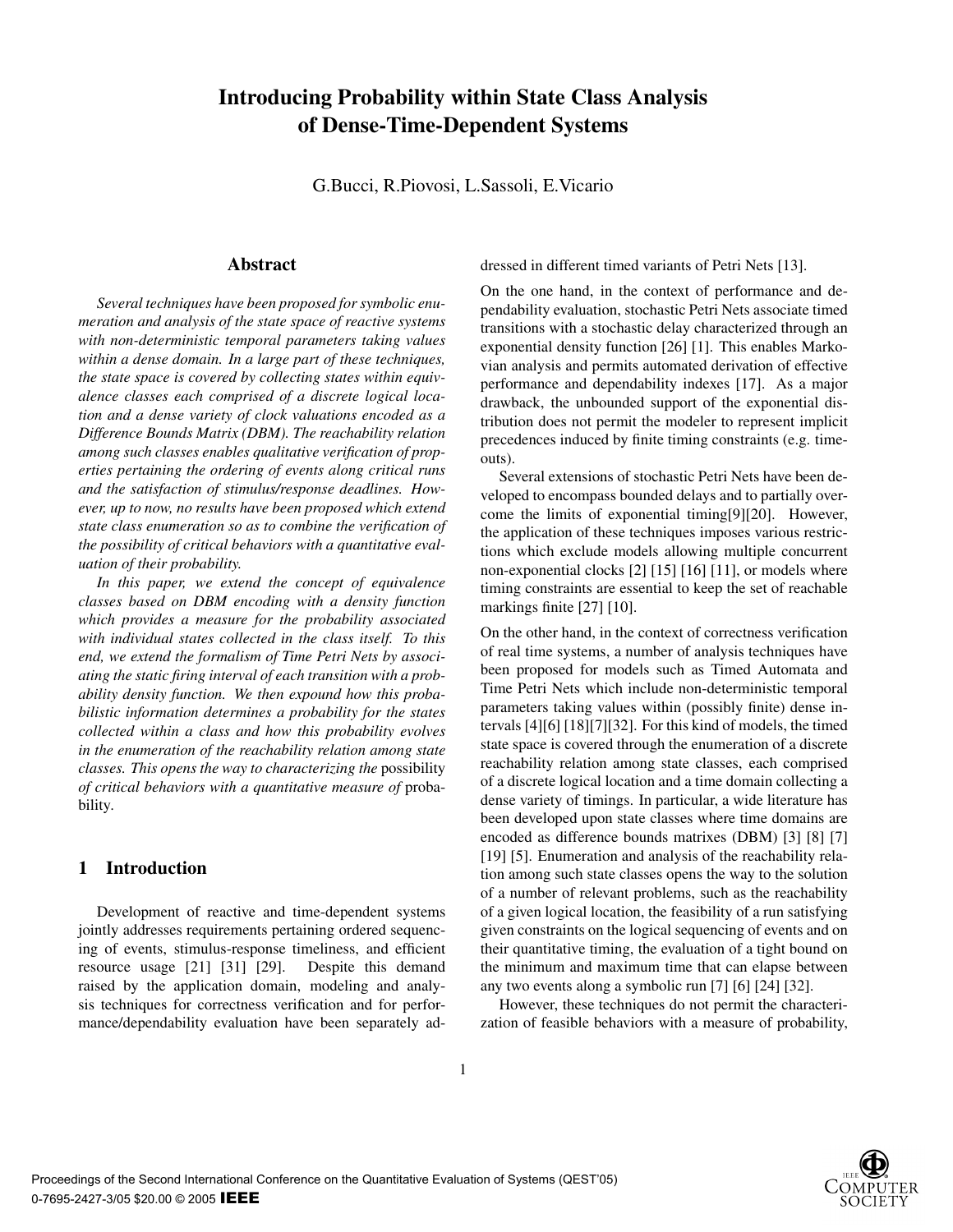which is an essential step towards dependability and performance evaluation. To overcome this limitation, probabilistic extensions of timed automata have been proposed to enable model checking for probabilistic real time systems with continuous random delays, allowing the verification of quantitative probability bounds [23] [12][25].

In this paper, we address the problem of deriving a density function which characterizes the probability of individual timings comprised within the boundaries of a time domain in DBM form. To this end, we extend the formalism of Time Petri Nets by associating the static firing interval of each transition with a (dense) probability density function. We then expound how this probabilistic information induces a measure of probability for individual states collected in a class and how this probability evolves in the enumeration of the reachability relation among state classes.

The rest of the paper is organized in four sections. Time Petri Nets extended with stochastic time intervals are defined in Sect.2. In Sects.3 and 4, we extend the concept of state class with a density function capturing the probability of individual states in the class, we present a method for the derivation of the successors of a stochastic state class, and we discuss the application of this derivation within an enumerative semi-algorithm. Conclusions are drawn in Sect.5.

# **2 Time Petri Nets with stochastic firing intervals**

A Stochastic Time Petri Net (sTPN) is a tuple

$$
sTPN =  (1)
$$

• The first seven members comprise the basic model of Time Petri Nets: P is a set of *places*; T a set of *transitions*; A<sup>−</sup> and A<sup>+</sup> are sets of preconditions and postconditions connecting places to transitions and vice versa, respectively:

$$
A^{-} \subseteq P \times T
$$
  
\n
$$
A^{+} \subseteq T \times P
$$
\n(2)

A place p is said to be an *input* or an *output* place for a transition  $t$  if there exists a precondition or a postcondition from  $p$  to  $t$  or vice versa, (i.e. if  $\langle p, t \rangle \in A^-$  or  $\langle t, p \rangle \in A^+$ , respectively. M (the initial marking) associates each place with a non-negative number of tokens:

$$
M: P \to \mathbb{N} \cup \{0\} \tag{3}
$$

P, T,  $A^-$ , and  $A^+$  comprise a bipartite graph, P and T being disjoint classes of nodes, and  $A^-$  and  $A^+$  being relations between them. This graph is represented graphically by drawing places as circles, transitions as bars, and preconditions and postconditions as directed arcs; the tokens of the initial marking are represented as dots inside places.

 $A<sup>·</sup>$  is a set of inhibitor arcs connecting places to transitions:

$$
A^{\cdot} \subseteq P \times T \tag{4}
$$

inhibitor arcs are represented graphically as dotterminated arcs.

•  $D$  associates each transition  $t$  with a static probability density function  $\mathcal{D}_t$  ( $\mathcal{D}$  :  $T \rightarrow \Omega$ , where  $\Omega$  denotes the space of probability density functions). For each transition t, the support of  $D_t$  represents a *static firing interval*, which is made up of an *earliest* and a (possibly infinite) *latest firing time*, called  $EFT<sup>s</sup>(t)$  and  $LFT<sup>s</sup>(t)$ , respectively.

The *state* of a sTPN is a pair  $s = \langle M, \tau \rangle$ , where M is the *marking* and  $\tau$  associates each transition with a possibly infinite *time to fire* value (  $\tau : T \to \mathbb{R}^+ \cup \{\infty\}$ ). The state evolves according to a transition rule made up of two clauses of *firability* and *firing*.

*Firability:* A transition  $t_o$  is *enabled* if each of its input places contains at least one token and none of its inhibiting places contains any token. A transition  $t_o$  is *firable* if its time to fire  $\tau(t_o)$  is not higher than the time to fire of any other progressing transition.

*Firing:* When a transition  $t_o$  fires, the state  $s = \langle M, \tau \rangle$  is replaced by a new state  $s' = \langle M', \tau' \rangle$ . The marking M' is derived from  $M$  by removing a token from each input place of  $t_o$ , and by adding a token to each output place of  $t_o$ :

$$
M_{tmp}(p) = M(p) - 1 \quad \forall p.\langle p, t_o \rangle \in A^-
$$
  
\n
$$
M'(p) = M_{tmp}(p) + 1 \quad \forall p.\langle t_o, p \rangle \in A^+
$$
\n(5)

Transitions that are enabled both by the temporary marking  $M_{tmp}$  and by the final marking  $\dot{M}'$  are said *persistent*, while those that are enabled by  $M'$  but not by  $M_{tmp}$  are said *newly enabled*. If  $t_o$  is still enabled after its own firing, it is always regarded as newly enabled.

The time to fire  $\tau'$  of any transition enabled by the new marking  $M'$  is computed in a different manner for newly enabled transitions and for persistent transitions:

 $i)$  for transition  $t_a$  which is newly enabled after the firing of  $t<sub>o</sub>$ , the time to fire takes a nondeterministic value sampled in the static firing interval, according to the static probability density function  $f_{t_a}(\cdot)$ :

$$
EFTs(ta) \le \tau'(ta) \le LFTs(ta)
$$
 (6)

 $ii)$  for any transition  $t_i$  which is persistent after the firing of  $t_o$ , the time to fire is reduced by the time elapsed in the

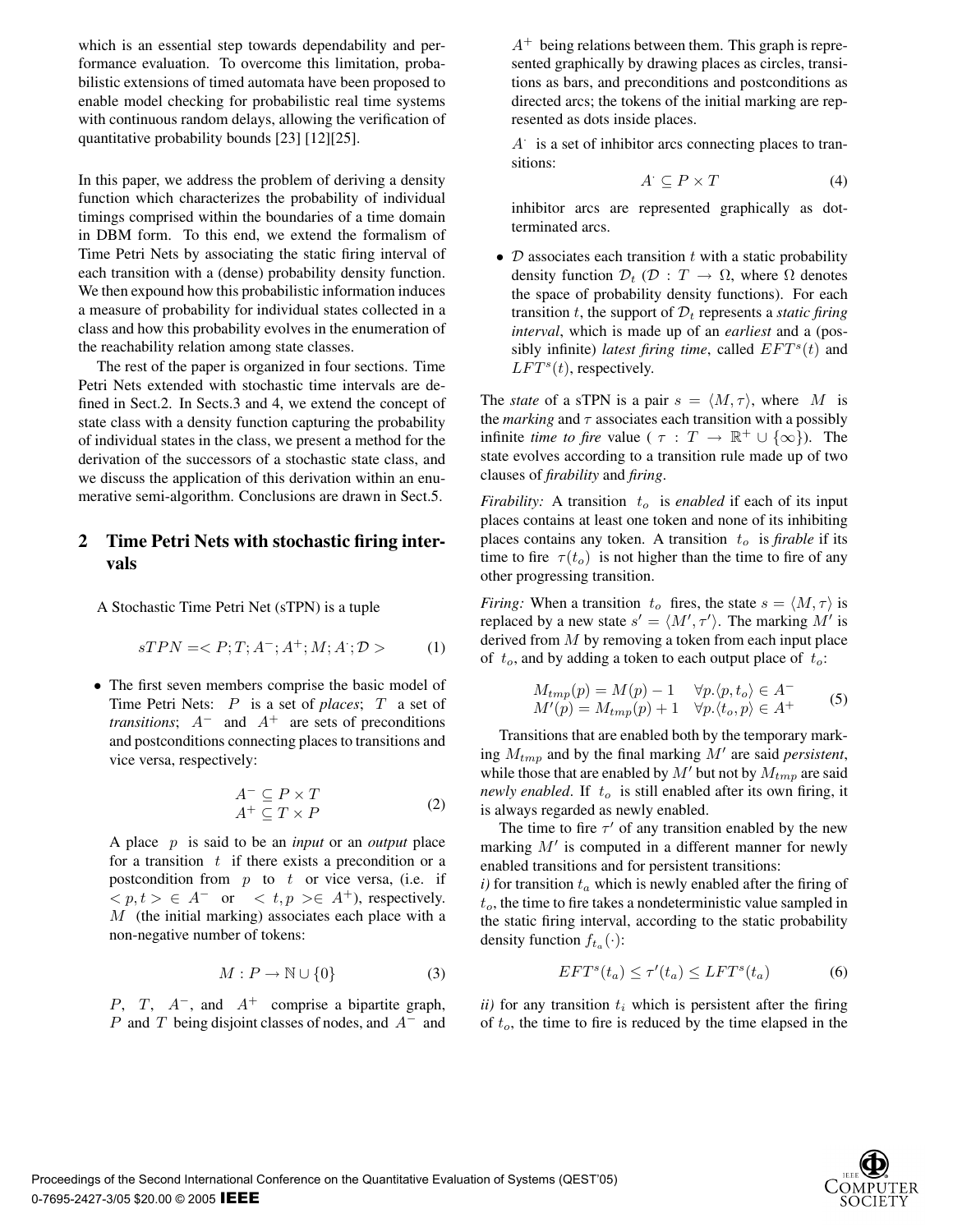previous state. This is equal to the time to fire of  $t<sub>o</sub>$  as it was measured at the entrance in the previous state:

$$
\tau'(t_i) = \tau(t_i) - \tau(t_o) \tag{7}
$$

#### **3 Augmenting State Class With Probability**

#### **3.1 States, State Classes and Stochastic State Classes**

In the firing clause of sTPNs, a newly enabled transition may take any real value within its static firing interval, and each value can lead to a different state, thus resulting in a dense variety of possible successors. To obtain a discrete representation of the state space, the reachability relation between states is conveniently replaced through some reachability relation between *state classes*, each made up by a dense variety of states with the same marking  $m$  but with different timings comprised within a *firing domain*  $D_m$ [19][32]:

$$
State \ class = \langle m, D_m \rangle \tag{8}
$$

The encoding of the firing domain  $D_m$  jointly depends on the way in which transition timers are made to advance in the firing clause and on the semantics of the reachability relation established among state classes. Most works (and this among them) on the analysis of densely timed models are based on the EA reachability relation [28]:

**Definition 3.1** *class*  $S^c$  *is a successor of class*  $S^p$  *through*  $t_o$  (which is also written as  $S^p \stackrel{t_o}{\rightarrow} S^c$ ) if and only if  $S^c$  con*tains all and only the states that are reachable from some states collected in*  $S<sup>p</sup>$  *through some feasible firing of*  $t<sub>o</sub>$ *.* 

Under this reachability relation, the firing domain of state classes of a TPN model can be represented as the set D of solutions of a set of linear inequalities in the form of a Difference Bounds Matrix (DBM) [19]:

$$
D = \begin{cases} \tau(t_i) - \tau(t_j) \le b_{ij} \\ \forall t_i, t_j \in T(m) \cup \{t_*\} & t_i \ne t_j \end{cases}
$$
(9)

where  $T(m)$  denotes the set of transitions enabled by m,  $\tau(t_i)$  denotes the time to fire of transition  $t_i$ , the fictitious unknown variable  $\tau(t_*)=0$  serves to keep all the inequalities in the same difference form, and  $b_{ij} \in \mathbb{R} \cup \{+\infty\}$  are the coefficients which define the boundaries of a class. The DBM form has a *normal* representation which can be computed as the solution of an *all shortest path* problem, and which supports efficient detection and derivation of successor classes, in time  $O(N)$  and  $O(N^2)$  respectively, with respect to the number of enabled transitions [32].

The DBM representation can be applied to encode the range of feasible timings of an sTPN, as the support of feasible timings of this model evolves with the same semantics as a TPN. However, this encoding does not exploit the stochastic information which is introduced in sTPNs to characterize the probability of different determinations of temporal parameters. To overcome the limitation, we introduce a concept of *stochastic state class* which extends a state class  $\langle m, D \rangle$  with a joint probability function  $f_{\vec{\tau}}(\cdot)$  characterizing the distribution of the vector  $\vec{\tau} =$  $\langle \tau(t_0), \tau(t_1), \ldots \tau(t_n) \rangle$  of times to fire of transitions enabled by  $m$  within the limits of the firing domain  $D$ :

$$
Stochastic\ state\ class = \langle m, D, f_{\vec{\tau}}(\cdot) \rangle \qquad (10)
$$

Each determination of  $\vec{\tau}$  uniquely identifies a state in class S and vice versa. According to this,  $f_{\vec{\tau}}(\cdot)$  takes the meaning of a density function for the probability of the states in  $S$ , for which we call it *state probability density function*.

With this perspective, we extend the reachability relation among state classes as follows:

**Definition 3.2** *given two stochastic state classes*  $\Sigma^p = \langle m^p, D^p, f_{\tau^p}(\cdot) \rangle$  *and*  $\Sigma^c = \langle m^c, D^c, f_{\tau^c}(\cdot) \rangle$ , *we say that*  $\Sigma^c$  *is a successor of*  $\Sigma^p$  *through*  $t_o$  *with probability*  $\mu$ *, and we write*  $\Sigma^p \stackrel{t_o,\mu}{\Rightarrow} \Sigma^c$ *, iff the following property holds: if the marking of the net is*  $m<sup>p</sup>$  *and the vector of times to fire of transitions enabled by*  $m^p$  *is a random variable*  $\vec{\tau}^p$  *distributed within the boundaries of*  $D^p$  according to  $f_{\vec{\tau}^p}(\cdot)$ , then  $t_o$  is a possible firing, which *occurs with probability* μ *and which leads to a new marking*  $m<sup>c</sup>$  and a new vector of times to fire distributed within the *boundaries of*  $D^c$  *according to*  $f_{\tau^c}(\cdot)$ *.* 

In the following, we develop the steps for the enumeration of this reachability relation, i.e. the detection of successors, the calculus of their probability, and the derivation of successor state-probability density functions.

#### **3.2 Successors detection and calculus of their probability**

A transition  $t_o$  is an outcoming event from the stochastic class  $\Sigma^p = \langle m^p, D^p, f_{\tau^p}(.) \rangle$  iff  $t_o$  is enabled by the marking  $m^p$  and the firing domain  $D^p$  accepts solutions in which the firing time  $\tau(t_o)$  of transition  $t_o$  is not greater than that of any other enabled transition. This occurs iff the following *restricted firing domain*  $D_{t_o}^p$  accepts a nonempty set of solutions:

$$
D_{t_o}^p = \begin{cases} \tau(t_i) - \tau(t_j) \le b_{ij} \\ \tau(t_o) - \tau(t_j) \le \min\{0, b_{oj}\} \\ \forall t_i, t_j \in T(m^p) \cup \{t_*\} & t_i \ne t_j \end{cases}
$$
(11)

If  $t_o$  is a possible outcoming event, its probability  $\mu$  is derived by integrating the state density function  $f_{\tau^p}(\cdot)$  over the restricted firing domain  $D_{t_o}^p$ :

$$
\mu = \text{Prob}\{t_0 \text{ fires first}\} =
$$
  
= \text{Prob}\{\vec{\tau} \in D\_{t\_0}^p\} = \int\_{D\_{t\_0}^p} f\_{\vec{\tau}^p}(\vec{x}) d\vec{x} \tag{12}

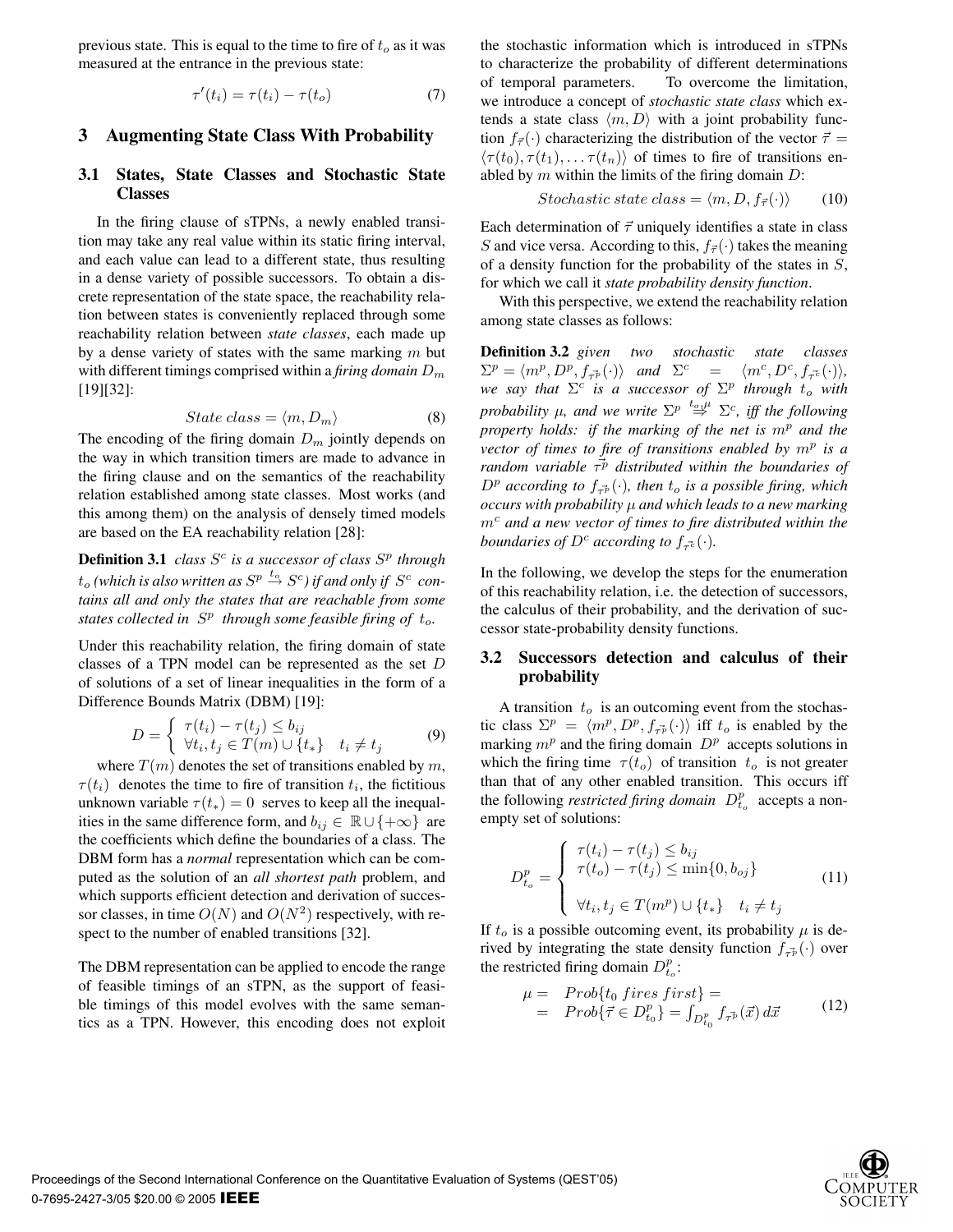# **3.3 Derivation of successor state-probability density functions**

In the computation of the class  $\Sigma^c = \langle m^c, D^c, f_{\vec{\tau}^c}(\cdot) \rangle$ reached from  $\Sigma^p = \langle m^p, D^p, f_{\vec{\tau}^p}(\cdot) \rangle$  through an outcoming event  $t_o$  (i.e.  $\Sigma^p \stackrel{t_o,\mu}{\Rightarrow} \Sigma^c$ ), the new marking  $m^c$  is derived by moving tokens according to the execution rule of transitions, and the firing domain  $D<sup>c</sup>$  is derived so as to reflect the evolution of times to fire. Details of the derivation are reported in [32]. For the present treatment, it is sufficient to resume the steps of the derivation as follows:

- 1. the vector of times to fire  $\vec{\tau}^p = \langle \tau(t_o), \tau(t_1), \dots \tau(t_n) \rangle$ of the transitions enabled in  $S<sup>p</sup>$  is replaced with the vector  $\vec{\tau}' = \langle \tau'(t_o), \tau'(t_1), \dots, \tau'(t_n) \rangle$  where each unknown value  $\tau'(t_i)$  is obtained by restricting  $\tau(t_i)$  with the constraint  $\tau(t_i) \geq \tau(t_o)$  so as to capture the condition for  $t_o$  to be the firing transition;
- $2. \vec{\tau}'$  is replaced through the vector  $\vec{\tau}''$  $\alpha' = \frac{1}{\sqrt{\tau'}}$  $\langle (t_o), \tau''(t_1), ... \tau''(t_n) \rangle$  =  $\langle \tau'(t_o), \tau'(t_1) - \tau'(t_o), \ldots, \tau'(t_n) - \tau'(t_o) \rangle$  so as to reflect the reduction of times to fire during the permanence in the parent class  $\Sigma^p$ ;
- 3. times to fire of enabled transitions at the firing of  $t_o$ are obtained by eliminating  $\tau(t_o)$  from  $\vec{\tau}''$  through a projection operation which yields a new vector  $\vec{\tau}''' =$  $\overline{\langle}\tau'''(t_1),...\overline{\tau}'''(t_n)\rangle;$
- 4. the vector  $\vec{\tau}^{\prime\prime\prime\prime}$  of times to fire in the child class  $\Sigma^c$ is finally obtained by removing through a projection the times to fire of transitions that are not persistent after the firing of  $t_o$  and by adding the times to fire of newly enabled transitions, each constrained within its own static firing interval.

Derivation of the probability density function within the boundaries of the firing domain of the child class  $\Sigma^c$  can be organized along the same four steps, extending the derivation of inequalities with a stochastic characterization of their solution space.

1. We regard  $\vec{\tau} = \langle \tau(t_o), \tau(t_1), \dots, \tau(t_n) \rangle$  as a stochastic array variable, and  $\vec{\tau}' = \langle \tau'(t_o), \tau'(t_1), ... \tau'(t_n) \rangle$ as the variable obtained by conditioning  $\vec{\tau}$  through the assumption that  $t_o$  will fire first, i.e. that  $\tau(t_o) \leq \tau(t_i)$ for any enabled transition  $t_i$  in  $\Sigma^p$ :

$$
\vec{\tau}' = \langle \tau'(t_o), \dots, \tau'(t_n) \rangle \n\tau'(t_i) = \tau(t_i) | \tau(t_o) \leq \tau(t_i) \quad \forall i = 1, n \quad (13)
$$

The joint density function of  $\vec{\tau}'$  can be expressed through Bayes Theorem as:

$$
f_{\vec{\tau}'}(\tau_o', \dots \tau_n') =
$$
\n
$$
\begin{cases}\n\frac{f_{\vec{\tau}}(\tau_o', \dots \tau_n')}{\int_{D_{t_o}^p} f_{\vec{\tau}}(\tau_o, \dots \tau_n) d\tau_o \dots d\tau_n} & \text{if } \tau_o', \dots \tau_n' \in D_{t_o}^p \\
0 & \text{if } \tau_o', \tau_1', \dots \tau_n' \notin D_{t_o}^p\n\end{cases}
$$
\n(14)

2. The stochastic array variable  $\vec{\tau}''$  is obtained by replacing each stochastic variable  $\tau'(t_i)$  with  $i > 0$  through the difference  $\tau'(t_i) - \tau'(t_o)$ :

$$
\tau''(t_i) = \begin{cases} \tau'(t_i) - \tau'(t_o) & \forall i = 1 \dots, n \\ \tau'(t_o) & \text{for } i = 0 \end{cases}
$$
 (15)

The joint density function  $f_{\vec{\tau}''}$  of the variable  $\vec{\tau}''$  can be expressed as:

$$
f_{\vec{\tau}''}(\tau_o'', \tau_1'', \dots, \tau_n'') = f_{\vec{\tau}'}(\tau_o'', \tau_1'' + \tau_o'', \dots, \tau_n'' + \tau_o'')
$$
 (16)

3. The stochastic variable  $\vec{\tau}'''$  is derived from  $\vec{\tau}''$  through a projection eliminating the variable  $\tau''(t_o)$ :

$$
\vec{\tau}''' = \langle \tau''(t_1), \tau''(t_2), \dots, \tau''(t_n) \rangle \tag{17}
$$

The joint density function  $f_{\vec{\tau}''}$  is thus be obtained by integrating the density function  $f_{\vec{\tau}''}$  with respect to  $\tau''(\tilde{t}_o)$ :

$$
f_{\vec{\tau}'''}(\tau_1''',...\tau_n''') = \int_{Su^o(\tau_1''',...,\tau_n''')} d\tau_0'' \quad (18)
$$

where  $Su^{o}(\tau''_1, \ldots, \tau''_n)$  is the support of the unknown value  $\tau''(t_o)$  when the tuple  $\langle \tau''(t_1), \ldots, \tau''(t_n) \rangle$  takes the value  $\langle \tau_1'', \ldots, \tau_n'' \rangle$ . Being a set in DBM form,  $D_{t_o}^p$  is convex and thus  $Su^o(\tau_1''', \dots, \tau_n''')$  is an interval  $[Mino(\tau''_1, \ldots, \tau''_n), Max^o(\tau''_1, \ldots, \tau''_n)].$ 

By composing Eqs.(18), (16), and (14), we finally express the joint density function of  $\vec{\tau}'''$  with respect to that of  $\vec{\tau}$ :

$$
f_{\vec{\tau}'''}(\tau_1''', \dots, \tau_n''') =
$$
  
= 
$$
\frac{\int_{Min^o(\tau_1''', \dots, \tau_n''')} f_{\vec{\tau}}(\tau_0'', \tau_1''' + \tau_0'', \dots, \tau_n''' + \tau_0'') d\tau_0''}{\int_{D_{t_o}^p} f_{\vec{\tau}}(\tau_0, \tau_1, \dots, \tau_n) d\tau_0 d\tau_1 \dots d\tau_n}
$$
 (19)

4. the state probability density function of transitions that are persistent in the child class  $\Sigma^c$  can now be obtained by integrating the density function  $f_{\vec{\tau}''}$  so as to eliminate times to fire of transitions that are not persistent. Specifically, if  $t_1, \ldots t_m$  are disabled at the firing, and

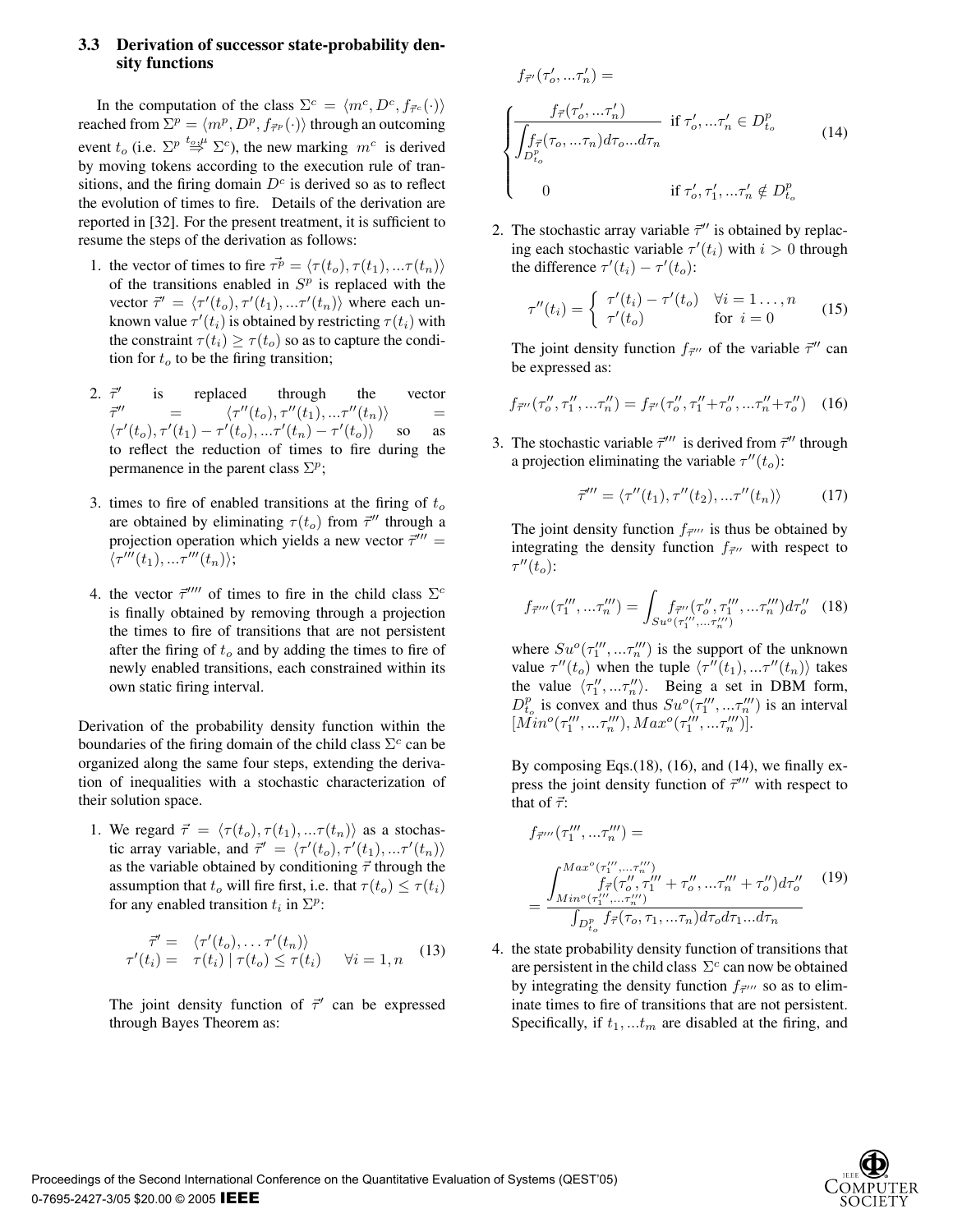$\vec{\tau}_{pers}^c = \langle t_{m+1}, ... t_n \rangle$  is the vector of transitions that are persistent in the child class, the density function  $f_{\vec{\tau}_{pers}^c}(\tau_{m+1},...\tau_n)$  is expressed as:

$$
f_{\vec{\tau}_{pers}^{c}}(\tau_{m+1},\ldots\tau_n) =
$$
  
= 
$$
\int_{-\infty}^{+\infty} \int_{-\infty}^{+\infty} f_{\vec{\tau}'''}(\tau_1, \ldots\tau_m, \tau_{m+1}, \ldots\tau_n) d\tau_1 \ldots d\tau_m
$$
 (20)

Finally, the vector  $\vec{\tau}''''$  collecting the times to fire of all transitions enabled in the child class is obtained by extending  $\vec{\tau}_{pers}^c$  with the vector  $\vec{\tau}_{new}^c$  made up by the times to fire of transitions newly enabled in  $\Sigma^c$ , each distributed according to its own static density function.

$$
\vec{\tau}^{\prime\prime\prime\prime} = \langle \vec{\tau}^c_{pers}, \vec{\tau}^c_{new} \rangle \tag{21}
$$

Since the time to fire of any newly enabled transition  $t_a$ is independent from the time fire of any other enabled transition, the joint probability density function  $f_{\vec{\tau}}$ in the firing domain  $D^c$  of the child class  $\Sigma^c$  can be expressed as the product:

$$
f_{\langle \vec{\tau}_{new}^c, \vec{\tau}_{pers}^c \rangle}(\vec{\tau}_{new}^c, \vec{\tau}_{pers}^c) =
$$
  

$$
f_{\vec{\tau}_{pers}^c}(\vec{\tau}_{pers}^c) \cdot \prod_{t_a \in \vec{\tau}_{new}^c(\Sigma^c)} f_{t_a}(\tau^c(t_a))
$$
 (22)

#### **3.4 Example**

We illustrate the theory in the derivation of a stochastic class for the example in Fig.1. For the sake of simplicity, we assume that the firing times of all transitions have a uniform probability density function over their static firing intervals, even if the method can be applied to any kind of distributions.



**Figure 1. A stochastic Time Petri Net. All non-deterministic timings are supposed to be uniformly distributed.**

Since in the initial class  $S^0$  transitions are newly enabled, their times to fire are all independent. According to this, the joint probability density function over  $D_0$  is obtained as the product of static probability density functions of individual transitions:

$$
D_0 = \begin{cases} 5 \le \tau(t_1) \le 10 \\ 2 \le \tau(t_2) \le 8 \\ 3 \le \tau(t_3) \le 9 \end{cases}
$$
(23)  

$$
f_0(\tau_1, \tau_2, \tau_3) = \begin{cases} \frac{1}{180} & \text{if } (\tau_1, \tau_2, \tau_3) \in D_0 \\ 0 & \text{if } (\tau_1, \tau_2, \tau_3) \notin D_0 \end{cases}
$$

Three events are possible in the class  $S^0$ : the firing of transition  $t_1$  in the interval [5,8],  $t_2$  in [2,8], and  $t_3$  in [3,8]. The assumption of the case that  $t_3$  fires first restricts the firing domain to  $D_0^{t_3}$ :

$$
D_0^{t_3} = \begin{cases} 5 \le \tau(t_1) \le 10 \\ 3 \le \tau(t_2) \le 8 \\ 3 \le \tau(t_3) \le 8 \\ \tau(t_3) \le \tau(t_1) \\ \tau(t_3) \le \tau(t_2) \end{cases}
$$
 (24)

According to equation (12), the probability  $Prob_{t_3first}$  that  $t_3$  fires first is obtained by integrating  $f_o(\tau_1, \tau_2, \tau_3)$  over  $D_0^{t_3}$ :

$$
Prob_{t_3first} = \int_{D_0^{t_3}} f_0(\tau_1, \tau_2, \tau_3) d\tau_1 d\tau_2 d\tau_3 = \frac{29}{90} \qquad (25)
$$

The joint probability distribution of firing times conditioned to the assumption that  $t_3$  fires is:

$$
f_{0|t_3first}(\tau_1, \tau_2, \tau_3) = \begin{cases} \frac{f_0(\tau_1, \tau_2, \tau_3)}{Prob_{t_3first}} = \frac{1}{58} \\ \text{if } (\tau_1, \tau_2, \tau_3) \in D_0^{t_3} \\ 0 \text{if } (\tau_1, \tau_2, \tau_3) \notin D_0^{t_3} \end{cases} (26)
$$

The class  $S^1$  reached from  $S^0$  through the firing of  $t_3$  has two enabled transitions:  $t_1$  and  $t_2$ . Their firing times are constrained within domain  $D_1$  (also pictured in Fig. 3):

$$
D_1 = \begin{cases} 0 \le \tau(t_1) \le 7 \\ 0 \le \tau(t_2) \le 5 \\ -7 \le \tau(t_2) - \tau(t_1) \le 3 \end{cases}
$$
 (27)

According to Eq.(19), we derive the probability density function for transitions  $t_1$  and  $t_2$  by integrating  $f_{0|t_3first}(\tau_1''' + \tau_3'', \tau_2''' + \tau_3'', \tau_3'')$  with respect to  $\tau_3''$ .

The function  $f_{0|t_3first}(\tau_1'''' + \tau_3'', \tau_2'''' + \tau_3'', \tau_3'')$  is defined over  $\widehat{D}_0^{t_3}$ , derived from  $D_0^{t_3}$  through variable substitutions  $\tau''(t_3) = \tau(t_3)$ ,  $\tau'''(t_1) = \tau(t_1) - \tau''(t_3)$ ,  $\tau'''(t_2) = \tau(t_2) - \tau''(t_3)$ :

$$
\widehat{D}_0^{t_3} = \begin{cases}\n5 \leq \tau'''(t_1) - \tau''(t_3) \leq 10 \\
3 \leq \tau'''(t_2) - \tau''(t_3) \leq 8 \\
3 \leq \tau''(t_3) \leq 8 \\
\tau'''(t_1) \geq 0 \\
\tau'''(t_2) \geq 0\n\end{cases}
$$
\n(28)

In order to integrate  $f_{0|t_3first}(\tau_1''' + \tau_3'', \tau_2''' + \tau_3'', \tau_3'')$  with respect to  $\tau''_3$ , we must now express the range of variability of  $\tau''(t_3)$  as a function of the values taken by  $\tau'''(t_1)$  and  $\tau'''(t_2)$ . According to Eqs.(18)-(19), this range is an interval  $Su^3(\tau''_1, \tau''_2) = [Min^3(\tau''_1, \tau'''_2), Max^3(\tau'''_1, \tau'''_2)]$ with:

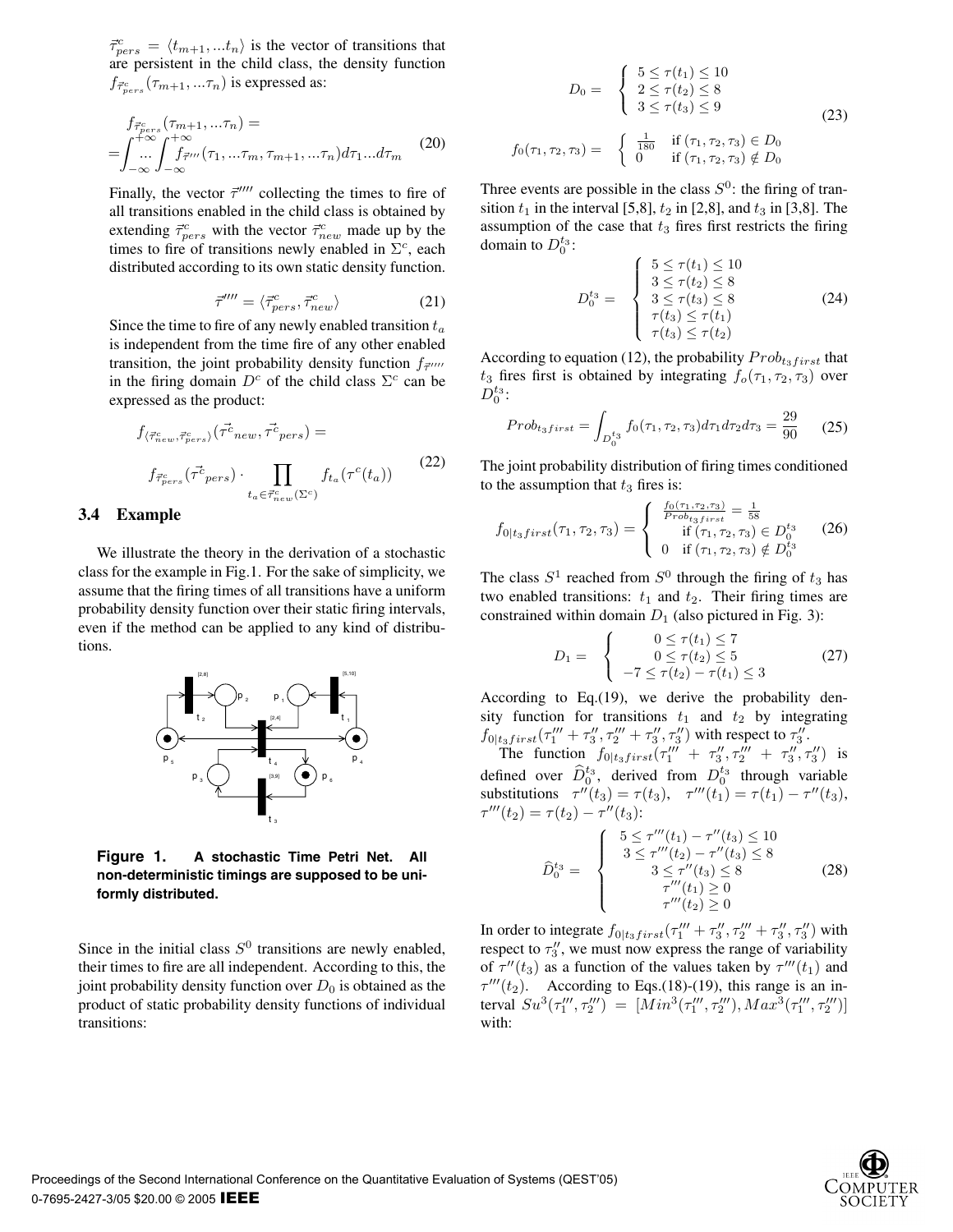$$
Min^3(\tau_1''', \tau_2''') = min{\tau_3''|\langle \tau_1''', \tau_2''', \tau_3'' \rangle \in \hat{D}_0^{t_3} }
$$
  
\n
$$
Max^3(\tau_1''', \tau_2''') = max{\tau_3''|\langle \tau_1''', \tau_2''', \tau_3'' \rangle \in \hat{D}_0^{t_3} }
$$
\n(29)

According to Eq.(28), the two extrema can be expressed as:

$$
Min^3(\tau_1''', \tau_2''') = max\{5 - \tau_1''', 3 - \tau_2''', 3\}
$$
  
\n
$$
Max^3(\tau_1''', \tau_2''') = min\{10 - \tau_1''', 8 - \tau_2''', 8\}
$$
\n(30)

This splits the range of values for the pair  $\langle \tau^{\prime\prime\prime}(t_1), \tau^{\prime\prime\prime}(t_2) \rangle$ in three sub-regions  $Z_a$ ,  $Z_b$ ,  $Z_c$  within each of which  $Min^3()$  and  $Max^3()$  has homogeneous form (i.e. it is defined through a single non-piecewise function):

$$
Z_a = \begin{cases} 2 \le \tau'''(t_1) \le 7 \\ \tau'''(t_2) \ge 0 \\ \tau'''(t_1) - \tau'''(t_2) \ge 2 \end{cases}
$$

$$
Z_b = \begin{cases} 2 \le \tau'''(t_1) \le 7 \\ \tau'''(t_2) \le 5 \\ \tau'''(t_1) - \tau'''(t_2) < 2 \end{cases}
$$

$$
Z_c = \begin{cases} 0 \le \tau'''(t_1) < 2 \\ \tau'''(t_2) \ge 0 \\ \tau'''(t_1) - \tau'''(t_2) \ge -3 \end{cases}
$$

With reference to this split, we can finally express  $Min^3()$ and  $Max^3()$  as:

$$
Min^{3}(\tau_{1}''', \tau_{2}''') = \begin{cases} 3 & \text{if } \langle \tau_{1}''', \tau_{2}'' \rangle \in Z_{a} \\ 3 & \text{if } \langle \tau_{1}''', \tau_{2}'' \rangle \in Z_{b} \\ 5 - \tau_{1}'' & \text{if } \langle \tau_{1}''', \tau_{2}'' \rangle \in Z_{c} \end{cases}
$$

$$
Max^{3}(\tau_{1}''', \tau_{2}''') = \begin{cases} 10 - \tau_{1}'' & \text{if } \langle \tau_{1}''', \tau_{2}'' \rangle \in Z_{a} \\ 8 - \tau_{2}'' & \text{if } \langle \tau_{1}''', \tau_{2}'' \rangle \in Z_{b} \\ 8 - \tau_{2}'' & \text{if } \langle \tau_{1}''', \tau_{2}'' \rangle \in Z_{c} \end{cases}
$$

$$
(31)
$$

Fig.2 plots the partitionment for the range of variability of  $\langle \tau_1^{\prime\prime\prime},\tau_2^{\prime\prime\prime}\rangle$  and the form of  $Min^3()$  and  $Max^3()$  in the three subzones. Note that the procedure of derivation of the subzones where  $Min^3()$  and  $Max^3()$  have homogeneous form is general and it is performed as a step in the symbolic computation of the integral in Eq. (19).

The probability density function for transitions  $t_1$  and  $t_2$  is finally derived according to equation (19) and results in a piecewise function defined over the three zones  $Z_a$ ,  $Z_b$ ,  $Z_c$ (also shown in Fig. 3).

$$
f_1(\tau_1''', \tau_2''') = \begin{cases} \frac{1}{58}(7 - \tau_1''') & \text{if } \langle \tau_1''', \tau_2'' \rangle \in Z_a\\ \frac{1}{58}(5 - \tau_2''') & \text{if } \langle \tau_1''', \tau_2'' \rangle \in Z_b\\ \frac{1}{58}(3 + \tau_1'' - \tau_2'') & \text{if } \langle \tau_1''', \tau_2'' \rangle \in Z_c\\ 0 & \text{elsewhere} \end{cases}
$$
(32)

In the child class  $S^1$  reached through  $t_3$ , both  $t_1$  and  $t_2$ are persistent. Moreover, no other transition is newly enabled. According to this,  $f_1(\tau''_1, \tau''_2)$  is the probability density function for states collected in the state class  $S<sup>1</sup>$ . In the more complex case of any transition being (newly) enabled or disabled by the firing of transition  $t_3$ , we would have to use equations (20) and (22).



**Figure 2.** The time domain  $\widehat{D}_0^{t_3}$  partitioned in three regions during the calculus of  $\mathit{Su}^3(\tau''_1,\tau''_2);$ in the projections  $Z_a$ ,  $Z_b$ ,  $Z_c$ , the bounds of  $\tau''(t_3)$ **are both defined by a single homogeneous rule.**



**Figure 3.** The temporal domain  $D_1$  and its state **probability density function**  $f_1(\tau_1, \tau_2)$ .  $D_1$  is parti**tioned in three subzones (a, b and c), representing the three sub-domains of the piecewise function**  $f_1(\tau_1, \tau_2)$  (see Equation (32)). Note that since the firing of  $t_3$  does not enable or disable any transition, zones a, b and  $\mathbf{c}$  of  $D_1$  correspond to zones  $Z_a$ ,  $Z_b$ ,  $Z_c$  reported in Fig. 2.

#### **4 Enumeration**

Equations (12) and (22) can be embedded within a "conventional" algorithm for the enumeration of DBM state classes (e.g. [32] [8]) so as to derive a graph of reachability among stochastic state classes of a sTPN.

To this end, algorithms for the detection of class successors and for the computation of their firing domains must be combined with a symbolic derivation of integrals, that can be conveniently supported by a symbolic toolbox. In our experimentation, we integrate the Oris tool for state class enumeration [14] and the Wolfram Mathematica 5.1 for the symbolic calculus [30].

The result of the enumeration of the reachability relation  $\Sigma^p \stackrel{t,\mu}{\Rightarrow} \Sigma^c$  among stochastic state classes  $\Sigma = \langle m, D, f_{\vec{\tau}}(\cdot) \rangle$ is a stochastic timed transition system, that we call *stochastic class graph*, where nodes are state classes labeled with a

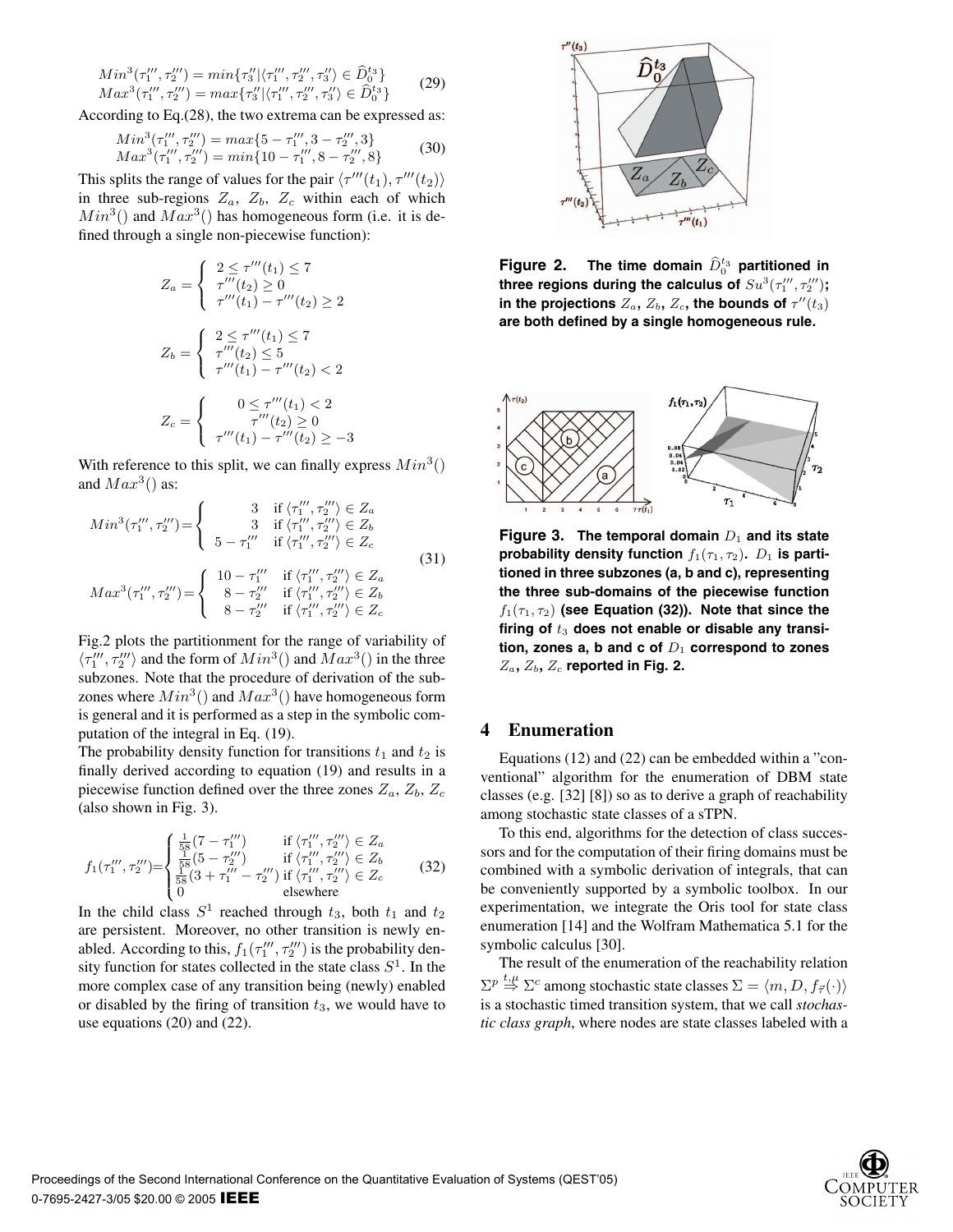state density function and edges are transitions labeled with a measure of probability.

The stochastic class graph can be regarded as a discretetime Markov chain  $X_n$  with respect to the number n of fired transitions. The analysis of this structure permits to associate a stochastic characterization with symbolic runs identified in the class graph. In particular, it supports the evaluation of such indexes as the probability to reach a logical location, or the probability that the system executes along a given run, the probability that a run exceeds a deadline, the distribution of probabilities for the timing of a symbolic run.



**Figure 4. The class graph for the net in Fig.1.** Each node is a state class  $\langle m, D \rangle$  made up of a **marking** m **and a firing domain** D **encoded as a difference bounds matrix.**

#### **4.1 Example**

Enumeration of the reachability relation  $S_p^p \rightarrow S_c^c$ among "conventional" state classes  $S = \langle m, D \rangle$  for the net in Fig.1 yields the state class graph shown in Fig.4. Markings and time domains for the eight state classes are:

| $S^0$ $=$ | 1p41p51p6<br>$5 \leq \tau(t_1) \leq 10$<br>$2 \leq \tau(t_2) \leq 8$<br>$3 \lt \tau(t_3) \lt 9$                                          | 1p31p41p5<br>$0 \leq \tau(t_1) \leq 7$<br>$S^1 =$<br>$0 \leq \tau(t_2) \leq 5$<br>$-7 < \tau(t_2) - \tau(t_1) < 3$ |
|-----------|------------------------------------------------------------------------------------------------------------------------------------------|--------------------------------------------------------------------------------------------------------------------|
| $S_2=$    | 1p21p41p6<br>$0 \leq \tau(t_1) \leq 8$<br>$0 \leq \tau(t_3) \leq 7$<br>$-7 \leq \tau(t_3) - \tau(t_1) \leq 4$                            | 1p11p51p6<br>$S^3 = 0 \leq \tau(t_2) \leq 3$<br>$0 \leq \tau(t_3) \leq 4$                                          |
|           | 1 p1 1 p3 1 p5<br>$S^4 = \begin{array}{c} \ ^1P \ ^1 \ ^1C \\ 0 \leq \tau(t_2) \leq 3 \end{array}$                                       | 1p21p31p4<br>$S^5 =$<br>$0 \leq \tau(t_1) \leq 7$                                                                  |
|           | 1 p1 1 p2 1 p6<br>$S^6 = \begin{array}{c} \begin{array}{c} 1 \; P^1 \; \uparrow \; r \\ 0 \leq \tau(t_3) \leq 4 \end{array} \end{array}$ | 1p11p21p3<br>$S^7=\,$<br>$2 < \tau(t_4) < 4$                                                                       |
|           |                                                                                                                                          |                                                                                                                    |

When classes are extended with the state density probability, we obtain the extended reachability relation  $\Sigma^p \stackrel{t_o,\mu}{\Rightarrow} \Sigma^c$ among stochastic state classes  $\Sigma = \langle m, D, f_{\vec{\tau}}(\cdot) \rangle$  shown in Fig. 5. This now includes eleven stochastic state classes as each of the three state classes  $S^4$ ,  $S^5$  and  $S^6$  can be reached under two different state probability density functions (see

Fig. 6), thus corresponding to six stochastic state classes  $(\Sigma^{4.5}, \Sigma^{4.8}, \Sigma^{5.7}, \Sigma^{5.9}, \Sigma^{6.4}, \Sigma^{6.6}).$ 



**Figure 5. The stochastic class graph for the net in Fig.1. Each node is a stochastic state** class  $\langle m, D, f_{\vec{\tau}} \rangle$  made up of a marking m, a fir**ing domain** D **encoded as a difference bounds matrix, and a state density function**  $f_{\vec{\tau}}($ ) **associating the individual timings within** D **with a measure of probability. Edges are labeled with a measure of probability associated with the transition. Stochastic state classes are numbered and positioned so as to make evident their correspondence with the classes in the class graph of Fig.4: all stochastic classes labeled by x.n have the marking and the firing domain of class labeled by x, but they differ in the state density function**  $f_{\vec{\tau}}(\cdot)$ .

State density functions for the classes enumerated in the stochastic class graph of Fig.5 are:

$$
f_{0.0} = \begin{cases} 1/180 & \text{if } 5 \le \tau_1 \le 10 \land 2 \le \tau_2 \le 8 \land 3 \le \tau_3 \le 9 \\ 0 & \text{elsewhere} \end{cases}
$$
  
\n
$$
f_{1.3} = \begin{cases} \frac{1}{56}(7-\tau_1) & \text{if } 2 \le \tau_1 \le 7 \land \tau_2 \ge 0 \land \tau_1 - \tau_2 \ge 2 \\ \frac{1}{56}(5-\tau_2) & \text{if } (2 \le \tau_1 \le 7 \land \tau_2 \le 5 \land \tau_1 - \tau_2 < 2) \\ \frac{1}{56}(3+\tau_1-\tau_2) & \text{if } 0 \le \tau_1 < 2 \land \tau_2 \le 0 \land \tau_1 - \tau_2 \ge -3 \\ 0 & \text{elsewhere} \end{cases}
$$
  
\n
$$
f_{2.2} = \begin{cases} \frac{10}{217} & \text{if } 2 \le \tau_1 \le 3 \land 2 < \tau_1 - \tau_3 \le 2 \\ \frac{-217}{217}(-8+\tau_1) & \text{if } \tau_3 > 1 \land 3 < \tau_1 \le 8 \land \tau_1 - \tau_3 \ge 1 \\ \frac{217}{217}(3+\tau_1) & \text{if } 0 \le \tau_1 \le 2 \land 0 \le \tau_3 \le 1 \\ -\frac{27}{217}(-7+\tau_1-\tau_3) & \text{if } (\tau_1-\tau_3 \ge 2 \land \tau_3 \ge 0 \land 2 < \tau_1 \le 3) \\ \lor ((0 \le \tau_3 \le 1 \land 3 < \tau_1 \le 7) \\ \lor (\tau_1-\tau_3 \ge 7 \land \tau_3 \le 1 \land 7 < \tau_1 \le 8) \\ \frac{2}{217}(4+\tau_1-\tau_3) & \text{if } (\tau_1-\tau_3 \ge -4 \land \tau_3 > 1 \land 0 \le \tau_1 < 2) \\ \sqrt{(-4 \le \tau_1 - \tau_3 \le 1 \land 2 < \tau_1 \le 3)} \\ \frac{2}{\tau_1}(-7+\tau_3) & \text{if } 3 < \tau_1 \le 8 \land \tau_1 - \tau_3 < 1 \land 2 < \tau_
$$

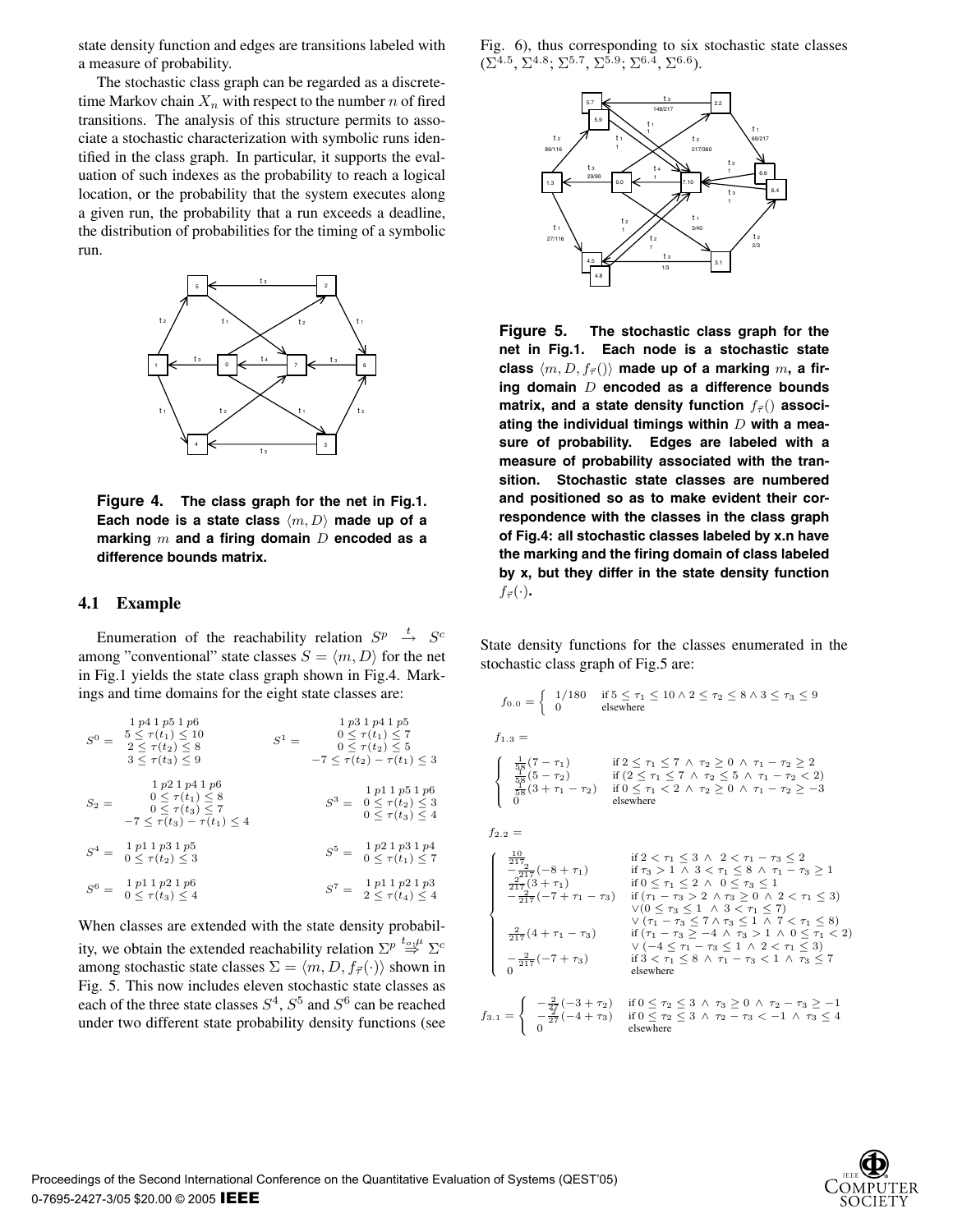$$
f_{6.4} = \begin{cases} \frac{1}{2} & \text{if } 0 \leq \tau_3 < 1\\ \frac{1}{18} (16 - 8\tau_3 + \tau_3^2) & \text{if } 1 \leq \tau_3 \leq 4\\ 0 & \text{elsewhere} \end{cases}
$$
\n
$$
f_{4.5} = \begin{cases} \frac{1}{9} (9 - 6\tau_2 + \tau_2^2) & \text{if } 0 \leq \tau_2 \leq 3\\ 0 & \text{elsewhere} \end{cases}
$$
\n
$$
f_{6.6} = \begin{cases} \frac{1}{25} (13 - 4\tau_3) & \text{if } 0 \leq \tau(t_3) < 1\\ \frac{1}{69} (40 - 14\tau_3 + \tau_3^2) & \text{if } 1 \leq \tau_3 \leq 4\\ 0 & \text{elsewhere} \end{cases}
$$
\n
$$
f_{5.7} = \begin{cases} \frac{1}{148} (39 + 6\tau_1 - \tau_1^2) & \text{if } 0 \leq \tau_1 \leq 1\\ \frac{1}{148} (51 - 6\tau_1 - \tau_1^2)) & \text{if } 1 < \tau_1 \leq 2\\ \frac{1}{148} (63 - 16\tau_1 + \tau_1^2) & \text{if } 2 < \tau_1 \leq 7\\ 0 & \text{elsewhere} \end{cases}
$$
\n
$$
f_{4.8} = \begin{cases} \frac{1}{27} (21 - 10\tau_2 + \tau_2^2) & \text{if } 0 \leq \tau_2 \leq 3\\ 0 & \text{elsewhere} \end{cases}
$$
\n
$$
f_{5.9} = \begin{cases} \frac{1}{89} (21 + 4\tau_1 - \tau_1^2)) & \text{if } 0 \leq \tau_1 < 2\\ \frac{1}{69} (49 - 14\tau_1 + \tau_1^2) & \text{if } 2 \leq \tau_1 \leq 7\\ \frac{1}{69} & \text{elsewhere} \end{cases}
$$
\n
$$
f_{7.10} = \begin{
$$

#### **4.2 Boundedness**

Due to the extension of the enumeration algorithm with probabilistic information, the stochastic class graph may include multiple stochastic classes with the same marking and domain but with different state density functions.

The problem is related to confluences occurring at state classes that can be reached through different paths in the class graph, and it can be clearly illustrated with reference to the example net of Fig.1. The class graph in Fig.4 contains a diamond structure made up of four classes  $S^0$ ,  $S^2$ ,  $S^3$  and  $S^6$ : starting from  $S^0$ , class  $S^6$  can be reached visiting either  $S<sup>2</sup>$  (firing transition  $t_1$  and then  $t_2$ ), or  $S<sup>3</sup>$  (vice versa). The ordering of  $t_1$  and  $t_2$  does not influence the set of possible behaviors, but it conditions the distribution of probability in the times to fire of transitions that are enabled in  $S<sup>6</sup>$ . In the stochastic class graph of Fig.5, this results in the split of the state class  $S^6$  in two stochastic state classes  $\Sigma^{6.6}$  and  $\Sigma^{6.4}$ , as shown in Fig.6.

The break of confluences in the extension from the class graph to the stochastic class graph not only exacerbates the problem of state space explosion, but may also result in the case of a model which accepts a finite class graph but which has an unbounded stochastic class graph. This condition is related to the existence of cycles in the class graph and to the way in which memory is passed among the transitions that are persistent through the firings along the cycle itself.

The case is demonstrated by the infinite overtaking that may occur in the net in Fig.7. The class graph of the net contains a self loop in which transition  $t_1$  fires and re-enables itself leaving  $t_2$  persistent. In the construction of the stochastic reachability graph, the class will be encountered infinite times. In fact, if we assume that  $t_1$  and  $t_2$  have uniform distributions, it can be proved by induction that the state probability density of the stochastic class reached after  $n$ subsequent firings of  $t_1$  is equal to:



**Figure 6. In the class graph of Fig.4, both the timed sequences**  $S^0$  :  $t_1, t_2$  **and**  $S^0$  :  $t_2, t_1$  **lead** to the state class  $S^6$  where transition  $t_3$  is con**strained to fire in the interval** [0, 4]**. In the stochastic class graph of Fig.4, the same sequences yield two different classes**  $\Sigma^{6.4}$  and  $\Sigma^{6.6}$ ; the marking **and the time domain of these classes are equal, but the state probability density functions are different, reflecting the same range of possibilities with different probabilities.**

$$
f_{\vec{\tau}}^n(\tau_1, \tau_2) =
$$
\n
$$
\begin{cases}\n(-1)^n(n+2)(\tau_2 - 1)^{n+1} & \text{if } \langle \tau_1, \tau_2 \rangle \in [0, 1] \times [0, 1] \\
0 & \text{elsewhere}\n\end{cases}
$$
\n(33)

The example has a clean interpretation: on each firing, transition  $t_1$  re-samples its time to fire within its static firing interval; whereas  $t_2$  always remains persistent and thus accumulates the conditioning of a growing number of events in which it has been overtaken by transition  $t_1$ ; according to this, the density function of  $t_2$  becomes more and more concentrated around the 0 (it tends to the form of a right-Dirac function) and the probability that  $t_1$  overtakes  $t_2$  tends to 0.

It is interesting to note that the accumulation of condi-

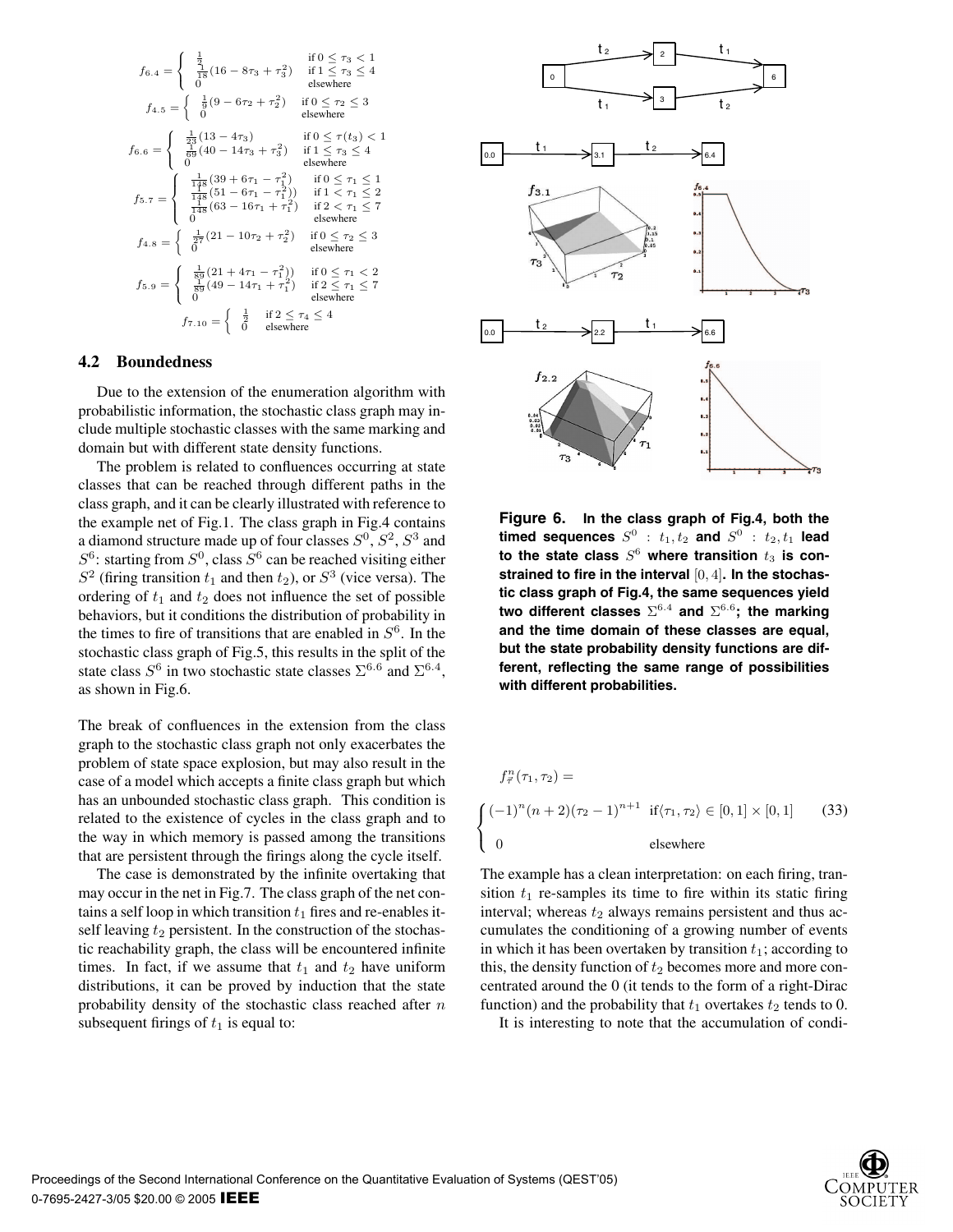

**Figure 7. (a) A simple net where the class graph is finite, but the stochastic class graph is unbounded. (b) The class graph of the net includes loops which results in an unbounded number of stochastic state classes, with the same marking and time domain, but with different state probability density functions. (c) In the enumeration of the stochastic class graph, the self loop correspond**ing to the firing of  $t_1$  from class  $S^0$  yields an un**bounded sequence of stochastic classes where** the time to fire of transition  $t_2$  is distributed ac**cording to a polynomial of increasing order. The picture plots the polynomials generated after 0, 3, 10, and 100 repetitions of the loop.**

tioning also occurs along the more elaborate loop in which transitions  $t_1$  and  $t_2$  fire alternatively. In this case, enumeration yields an unbounded sequence of different stochastic classes in which alternatively one of the two transitions is newly enabled (and thus distributed uniformly according to its static density), while the other has a density distributed according to a polynomial of growing order. The form of polynomials is similar to those of Eq.(33) and can be derived through the same kind of procedure reported in the Appendix. In this case, what happens is that the firing transition *passes* its memory to the persistent one through the conditioning that derives from the precedence: starting from the class in which  $t_1$  is newly enabled and  $t_2$  is distributed according to a polynomial of order n, the firing of  $t_2$  yields a new stochastic class in which  $t_1$  becomes distributed according to a polynomial of order  $n + 1$ .

This observations suggests that unboundedness in the relation between state classes and their associated stochastic state classes is related to the presence of cycles in which each state class has at least one persistent transition that can inherit the conditioning determined by previous firings. According to this, we introduce the following concept:

**Definition 4.1** *We call* resetting class*, a state class in which all enabled transitions are newly enabled.*

By construction, a resetting class is associated with a single stochastic state class in which the times to fire of all enabled transitions are independent and each of them is distributed according to its own static density. This permits to prove the following:

**Theorem 4.1** *If* G *is a finite state class graph in which every cyclic path traverses at least one resetting class, then the stochastic class graph* Γ *associated with* G *is also finite.* • Ab absurdo, let  $\Gamma$  be unbounded.

Since each stochastic class  $\Sigma \in \Gamma$  is associated with a class  $S \in G$ , there exist a class  $S^o \in G$  which is associated with an unbounded number of stochastic classes.

• This implies that the class graph  $G$  includes a cyclic path  $r$ which originates in  $S<sup>o</sup>$ , and that the stochastic state graph includes a stochastic class  $\Sigma_k^0$  associated with  $S^o$ , such that, if  $\rho_k$  is the path in the stochastic class graph corresponding to r and originating from  $\Sigma_k^0$ , then the stochastic class  $\Sigma_{k+1}^0$ reached from  $\Sigma_k^0$  through the path  $\rho_k$  is different than  $\Sigma_k^0$ :

$$
r = S^o \stackrel{t_o}{\rightarrow} S^1 \stackrel{t_1}{\rightarrow} \dots \stackrel{t_{N-1}}{\rightarrow} S^o
$$
  
\n
$$
\rho_k = \sum_k^{0} \stackrel{t_o, \mu_k^o}{\rightarrow} \sum_k^{1} \stackrel{t_1, \mu_k^1}{\rightarrow} \dots \stackrel{t_{N-1}, \mu_k^{N-1}}{\rightarrow} \sum_{k+1}^{0}
$$
 (34)  
\n
$$
\sum_k^{0} \neq \sum_{k+1}^{N}
$$

• Eq.(34) can be easily extended to show that the path  $\rho_{k+1}$ which follows the transitions of  $r$  starting from the stochastic class  $\Sigma_{k+1}^0$  visits a sequence of stochastic classes which are all different than the corresponding classes visited along the path  $\rho_k$ :

$$
\rho_{k+1} = \sum_{k+1}^{0} \stackrel{t_o, \mu_{k+1}^o}{\Rightarrow} \sum_{k}^{1} \stackrel{t_1, \mu_{k+1}^1}{\Rightarrow} \dots \stackrel{t_{N-1}, \mu_{k+1}^{N-1}}{\Rightarrow} \sum_{k+1}^{0}
$$
  

$$
\sum_{k}^{n} \neq \sum_{k+1}^{n} \quad \forall n = 0, N-1
$$

• Since r is a cyclic path, it visits a resetting class, that we denote as  $S^{n}$ !.

Since  $S^{n_1}$  is visited along r, it is also associated with two stochastic classes  $\sum_{k=1}^{n_1}$  and  $\sum_{k=1}^{n_1}$  visited along  $\rho_k$  and  $\rho_{k+1}$ , respectively.

According to Eq.(35),  $\Sigma_k^{n_1}$  must be different than  $\Sigma_{k+1}^{n_1}$ , which is not possible as  $\sum_{k=1}^{n_1}$  and  $\sum_{k=1}^{n_1}$  are stochastic classes associated with the same resetting class.

The condition requested for the application of Theorem 4.1 can be easily checked: to this end, it is sufficient considering a reduced class graph  $G^-$  which is derived from G by removing every resetting class, and then checking whether  $G^-$  includes any cycle. The test can be run in linear time with respect to the size of  $G$  and, obviously, without actually constructing the graph  $G^-$ . Application of the test gives a positive result (i.e. no unbounded loops are identified) in all the examples of TPN reported in [7] [33] [22]. However, we are actually working on a method which always guarantee boundedness by approximation of state density functions.